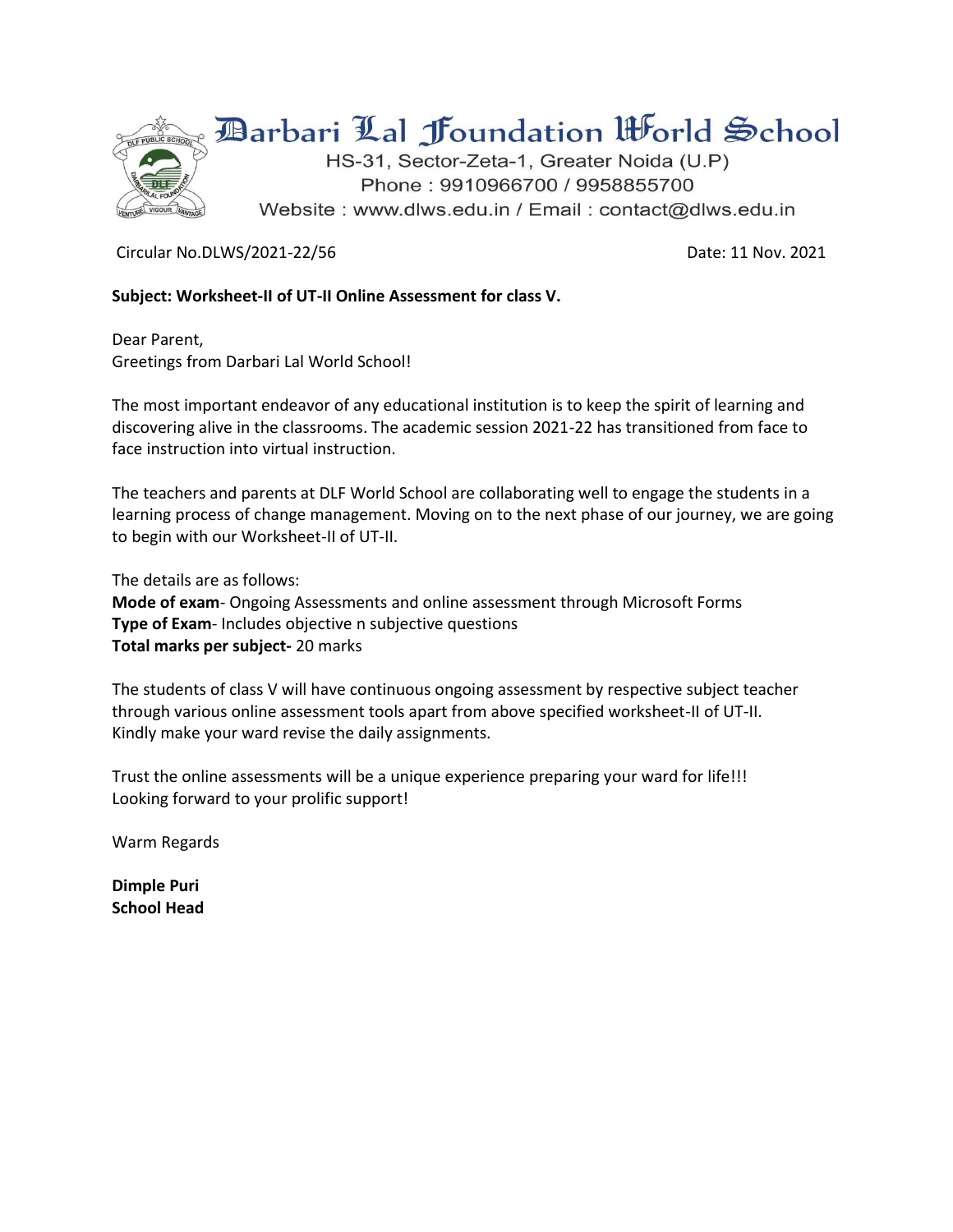## **SYLLABUS OF WORKSHEET-II OF UT-2 CLASS V**

| S.No.          | Subject                  | <b>Syllabus</b>                                   |
|----------------|--------------------------|---------------------------------------------------|
|                |                          |                                                   |
| 1              | <b>Science</b>           | Ch 7. Survival Of the Fittest                     |
|                |                          | Ch 10. The Voyage to Outer Space                  |
|                |                          |                                                   |
| $\overline{2}$ | <b>English</b>           | <b>MCB</b>                                        |
|                |                          | Unit 4 (Secrets of Nature)                        |
|                |                          | Sec A- Plants that Live on Insects                |
|                |                          | Sec B- Weather Forecasting                        |
|                |                          | <b>Grammar</b>                                    |
|                |                          | Unit- 6 Verbs and Tenses                          |
|                |                          | <b>Reading and Writing</b>                        |
|                |                          | <b>Reading Comprehension and Creative Writing</b> |
|                |                          |                                                   |
| 3              | Hindi                    | हिंदी पाठ्यपुस्तक                                 |
|                |                          | पाठ 8:सबसे सुंदर लड़की                            |
|                |                          | पाठ11:बुद्धि का चमत्कार                           |
|                |                          | पाठ12:बेटी पढ़ाओ, देश बढ़ाओ                       |
|                |                          | व्याकरण भाग                                       |
|                |                          | पाठ10:काल                                         |
|                |                          | पाठ12:विराम चिन्ह                                 |
| $\overline{4}$ | <b>Mathematics</b>       |                                                   |
|                |                          | Ch 5. Factors and Multiples                       |
|                |                          | Ch 13. Profit and Loss                            |
| 5              | <b>Social Studies</b>    | Ch 7. India and her Neighbours                    |
|                |                          | Ch 9. Earth's Lungs                               |
| 6              | <b>General Knowledge</b> | Ch 26. How Chocolates are Made?                   |
|                |                          | Ch 27. Space Travel                               |
|                |                          | Ch 28. Making Bones Strong                        |
|                |                          | Ch 29. What to do During an Earthquake?           |
|                |                          | Ch 30. Lights! Camera! Action!                    |
|                |                          | Ch 31. Plant Quiz                                 |
|                |                          | Ch 32. Inventors and Inventions                   |